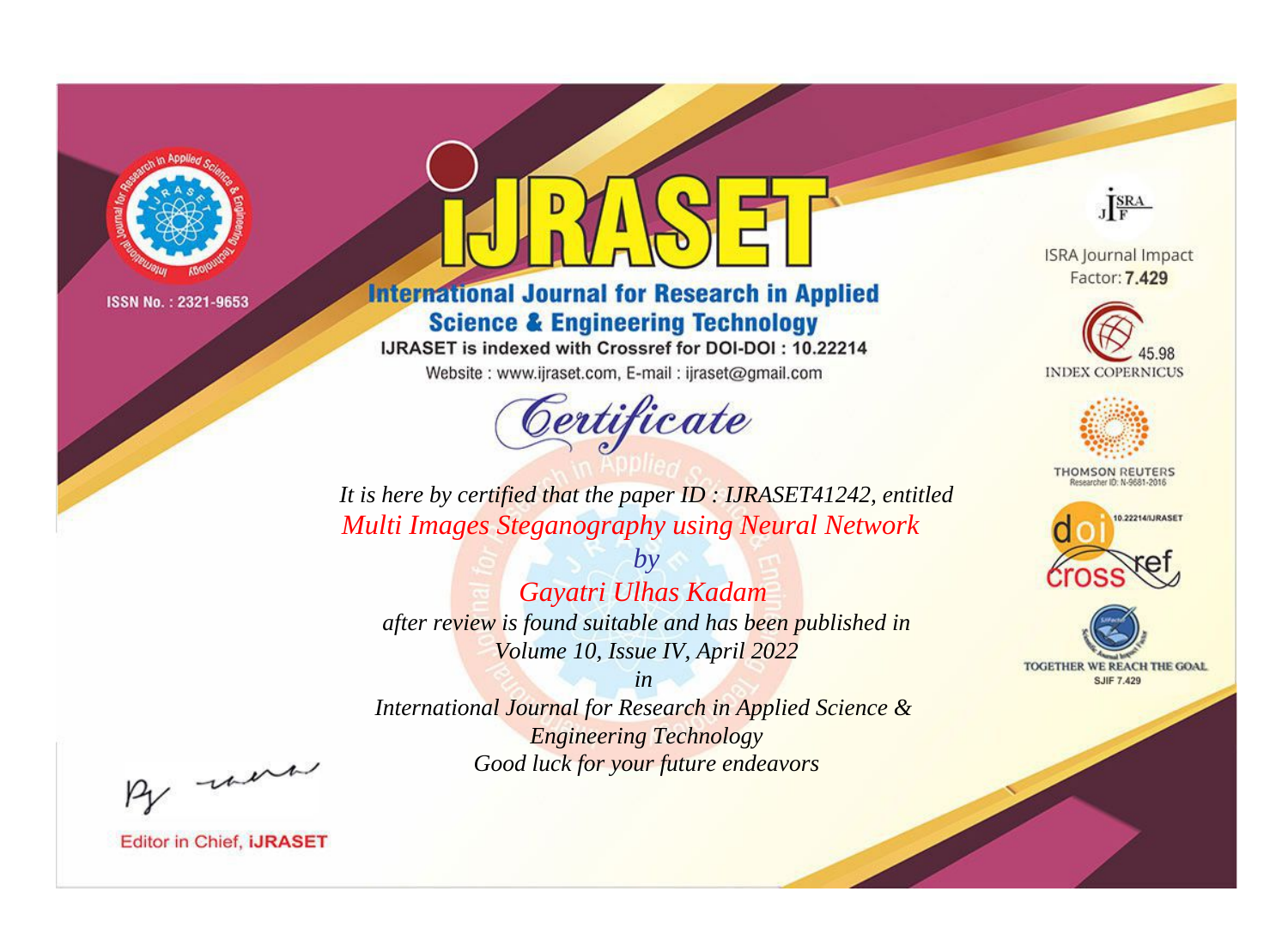

# **International Journal for Research in Applied Science & Engineering Technology**

IJRASET is indexed with Crossref for DOI-DOI: 10.22214

Website: www.ijraset.com, E-mail: ijraset@gmail.com



JERA

**ISRA Journal Impact** Factor: 7.429





**THOMSON REUTERS** 



TOGETHER WE REACH THE GOAL **SJIF 7.429** 

It is here by certified that the paper ID: IJRASET41242, entitled **Multi Images Steganography using Neural Network** 

Purva Ignathi Jadhav after review is found suitable and has been published in Volume 10, Issue IV, April 2022

 $b\nu$ 

 $in$ International Journal for Research in Applied Science & **Engineering Technology** Good luck for your future endeavors

By morn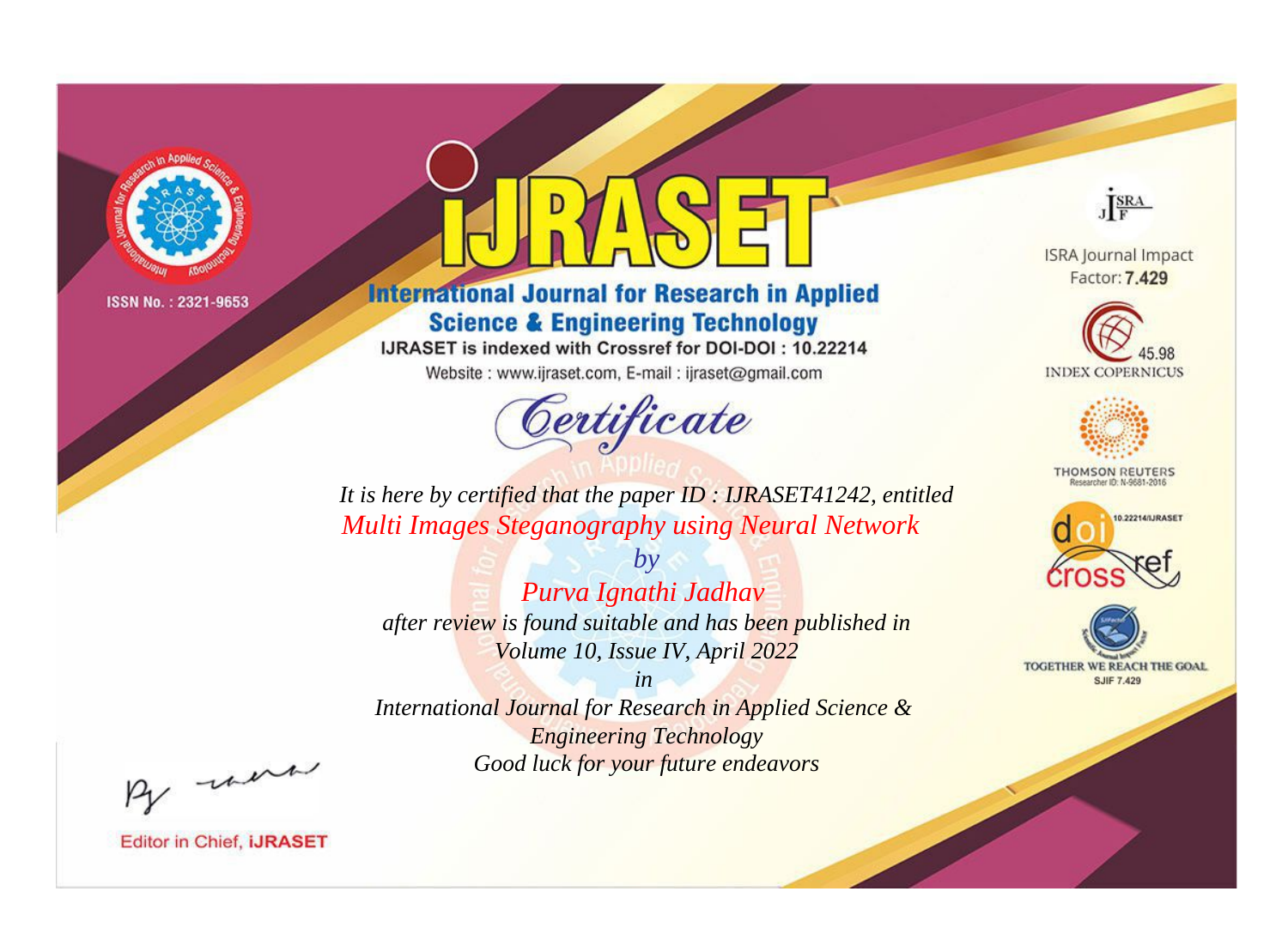

# **International Journal for Research in Applied Science & Engineering Technology**

IJRASET is indexed with Crossref for DOI-DOI: 10.22214

Website: www.ijraset.com, E-mail: ijraset@gmail.com



JERA

**ISRA Journal Impact** Factor: 7.429





**THOMSON REUTERS** 



TOGETHER WE REACH THE GOAL **SJIF 7.429** 

It is here by certified that the paper ID: IJRASET41242, entitled **Multi Images Steganography using Neural Network** 

 $b\nu$ Trupti Shahaji Chandanshive after review is found suitable and has been published in Volume 10, Issue IV, April 2022

 $in$ International Journal for Research in Applied Science & **Engineering Technology** Good luck for your future endeavors

By morn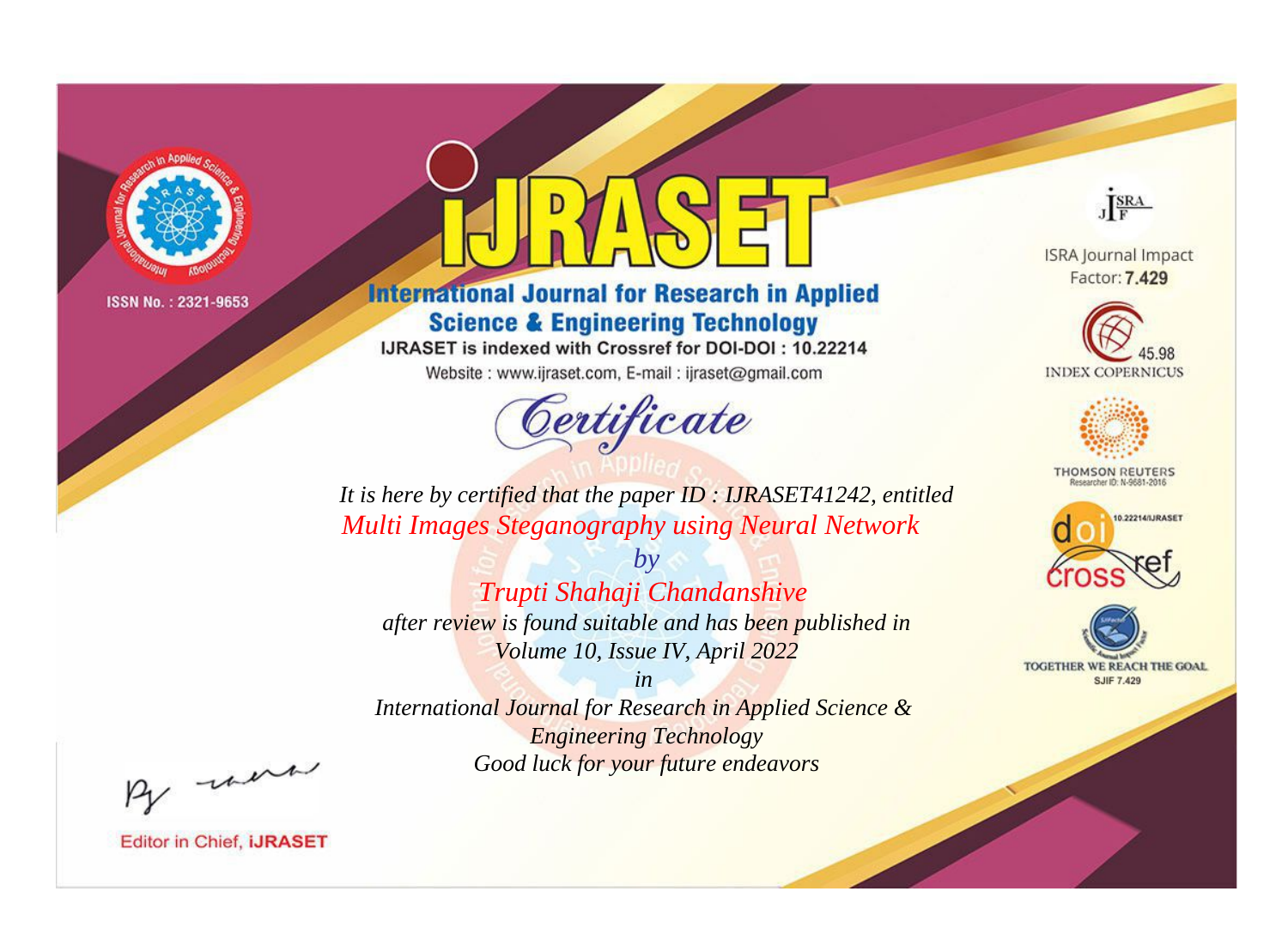

# **International Journal for Research in Applied Science & Engineering Technology**

IJRASET is indexed with Crossref for DOI-DOI: 10.22214

Website: www.ijraset.com, E-mail: ijraset@gmail.com



JERA

**ISRA Journal Impact** Factor: 7.429





**THOMSON REUTERS** 



TOGETHER WE REACH THE GOAL **SJIF 7.429** 

*It is here by certified that the paper ID : IJRASET41242, entitled Multi Images Steganography using Neural Network*

*Kajal Vilas Shinde after review is found suitable and has been published in Volume 10, Issue IV, April 2022*

*by*

*in* 

*International Journal for Research in Applied Science & Engineering Technology Good luck for your future endeavors*

By morn